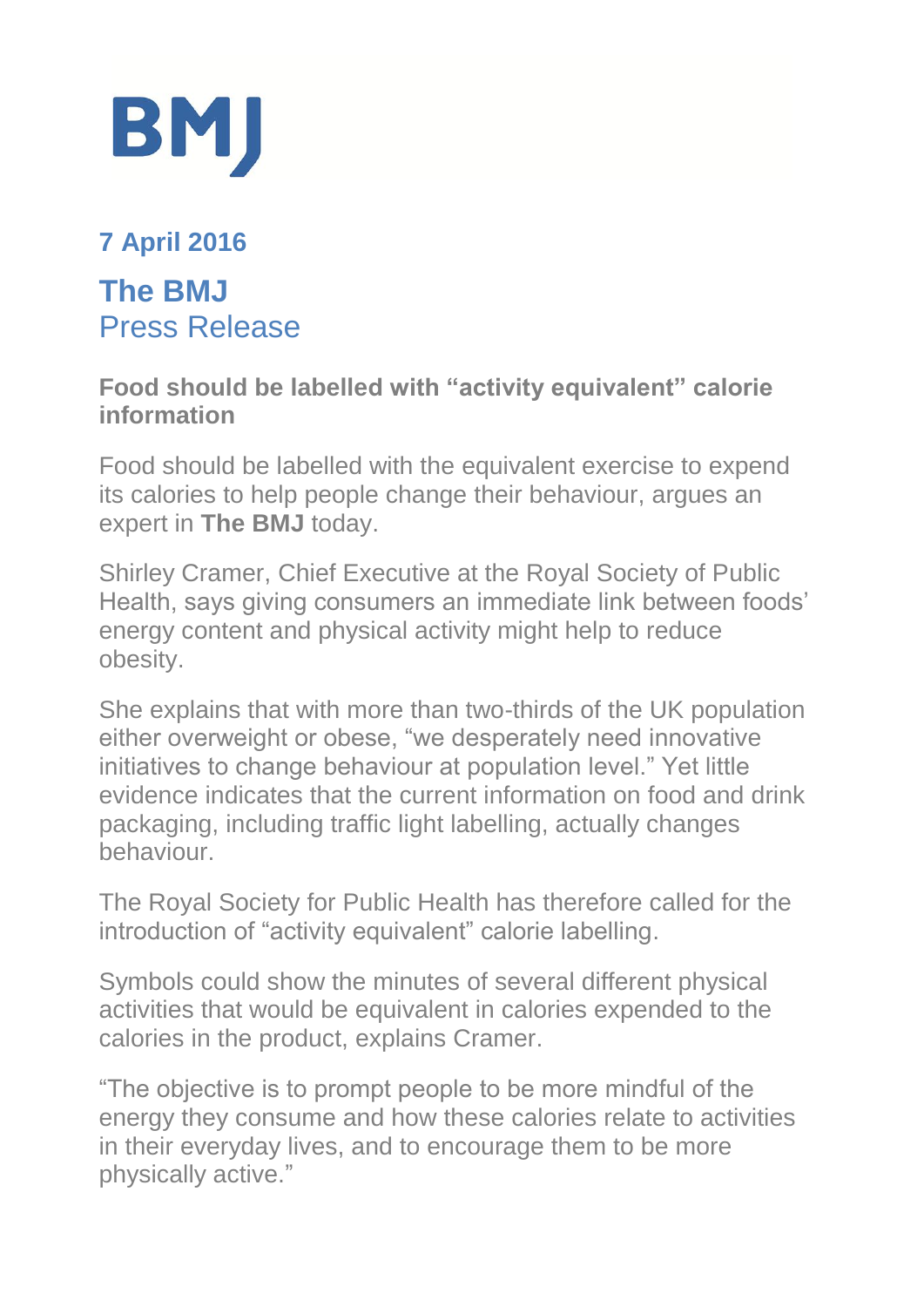Public polling by the society has shown that almost half (44%) of people find current front of pack information confusing, she writes. And more than half (53%) said that they would positively change their behaviour as a result of viewing activity equivalent calorie information, including choosing healthier products, eating smaller portions or doing more physical exercise, all of which could help counter obesity.

For example, the calories in a can of fizzy drink takes a person of average age and weight about 26 minutes to walk off. "Given its simplicity, activity equivalent calorie labelling offers a recognisable reference that is accessible to everyone," she says.

She believes that placing information on food and drink packaging to promote an active lifestyle "could be a logical solution to a multifaceted problem, and the benefits of being active go far beyond maintaining a healthy weight."

She acknowledges that messages of the importance of healthy and varied eating must also continue - and that some concerns have been raised about possible negative implications for people with eating disorders. But says "we have a responsibility to promote measures to tackle the biggest public health challenges facing our society, such as obesity."

Finally, she points out that food packaging is governed by European legislation and that "fundamental change to packaging harbours little appetite among EU officials and food manufacturers."

Nevertheless, she calls for detailed research to explore the potential effects of activity labelling on consumer choices, including potential harms. And if it is shown to be an effective means to influence consumers' decisions, "we would implore law makers and industry to implement it to reduce obesity in the UK."

[Ends]